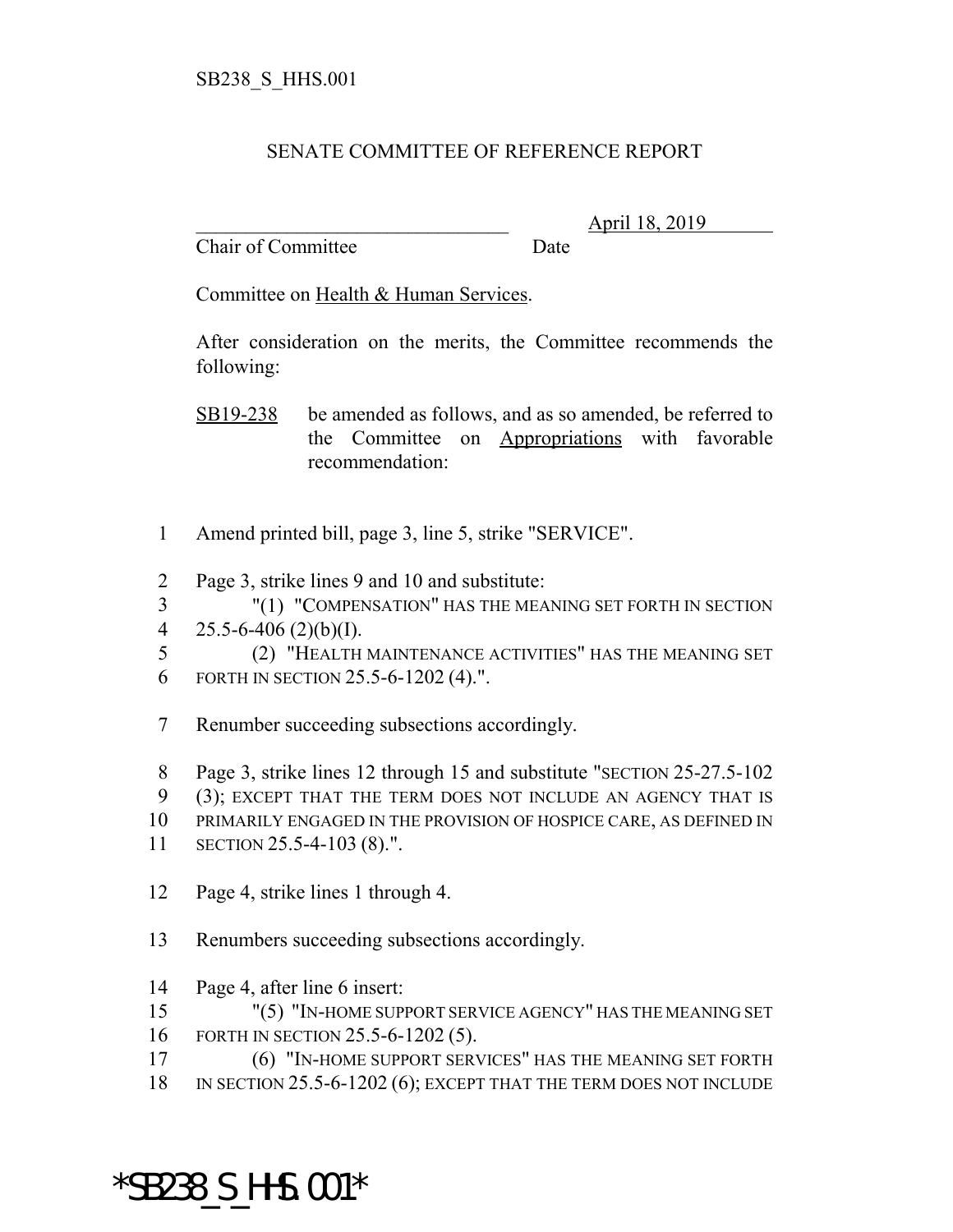- HEALTH MAINTENANCE ACTIVITIES.".
- Renumber succeeding subsections accordingly.
- Page 4, strike lines 9 through 14.
- Page 4, line 16, strike "**services repeal.**" and substitute "**services.**".
- Page 4, line 22, strike "HOMEMAKER BASIC;" and substitute "HOMEMAKER;".
- Page 4, line 25, strike "SERVICE".
- Page 5, line 2, strike "RESPITE CARE" and substitute "IN-HOME SUPPORT".
- Page 5, line 3, strike "SERVICE".
- Page 5, strike lines 7 and 8 and substitute "IN-HOME SUPPORT SERVICES PROVIDED BY THE EMPLOYEE AS COMPENSATION IN ADDITION TO THE RATE OF COMPENSATION THAT THE EMPLOYEE WAS RECEIVING AS OF JUNE 30, 2019. FOR AN EMPLOYEE WHO WAS HIRED AFTER JUNE 30, 2019, THE HOME CARE AGENCY SHALL USE THE LOWEST COMPENSATION PAID TO AN EMPLOYEE OF SIMILAR FUNCTIONS AND DUTIES AS OF JUNE 30, 2019, AS THE BASE COMPENSATION TO WHICH THE INCREASE IS APPLIED. (3) WITHIN SIXTY DAYS AFTER THE REQUEST DESCRIBED IN
- 18 SUBSECTION (1) OF THIS SECTION IS APPROVED, EACH HOME CARE".
- Page 5, line 11, strike "RESPITE CARE" and substitute "IN-HOME SUPPORT".
- Page 5, strike line 14.
- Page 5, line 15, strike "**Wage**" and substitute "**Minimum wage wage**".
- Page 5, strike line 16 and substitute "**care agencies applicability - reports - recovery.** (1) THIS".
- Page 5, line 17, strike "SERVICE".
- Page 5, line 20, strike "RESPITE CARE" and substitute "IN-HOME SUPPORT".
- Page 5, strike lines 21 through 27 and substitute:

## $*$ SB238 S HHS.001 $*$  -2-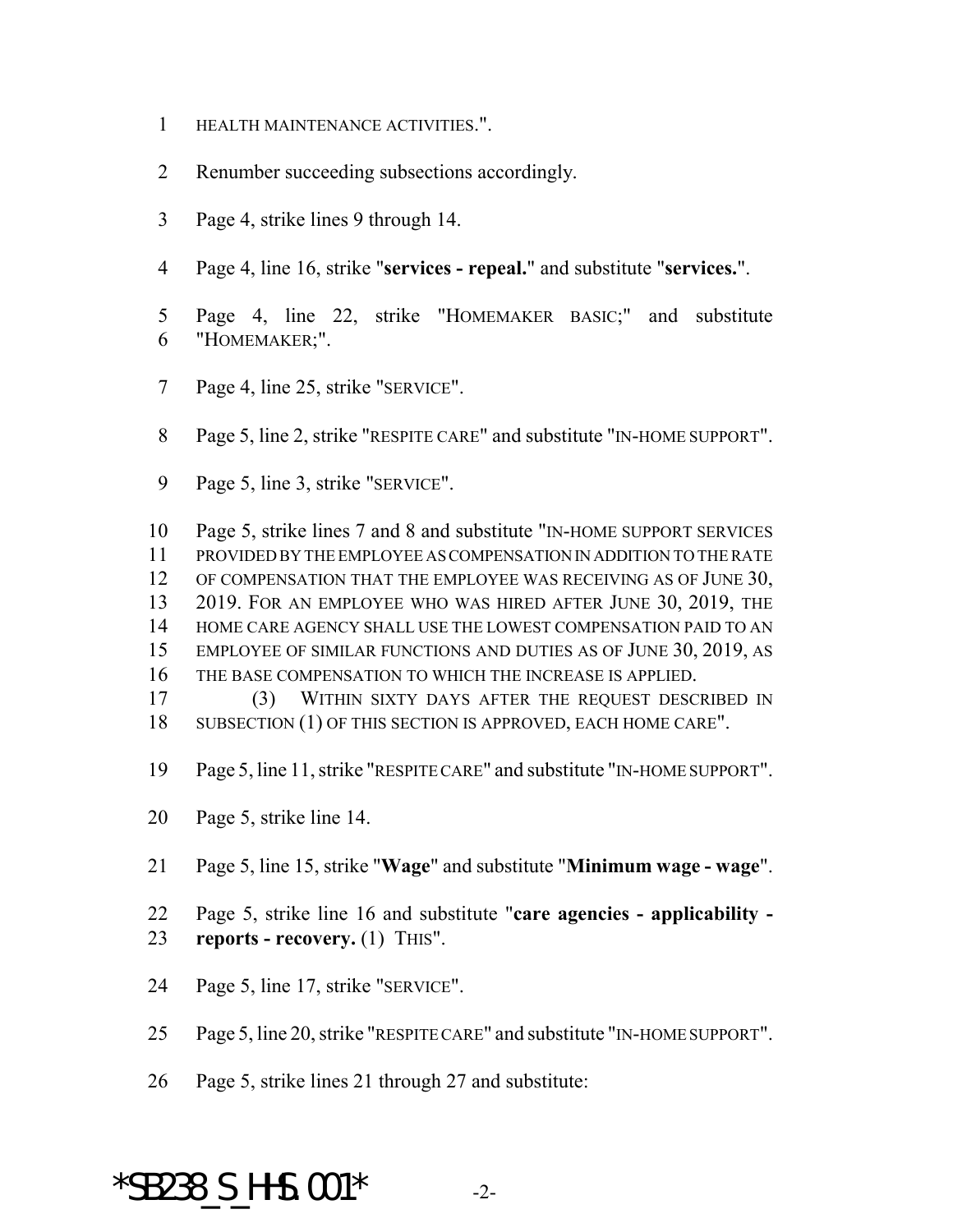"(2) ON AND AFTER JULY 1, 2020, THE HOURLY MINIMUM WAGE FOR PERSONS WHO PROVIDE PERSONAL CARE SERVICES, HOMEMAKER SERVICES, OR IN-HOME SUPPORT SERVICES FOR WHICH A HOME CARE AGENCY MAY RECEIVE REIMBURSEMENT PURSUANT TO THE "COLORADO MEDICAL ASSISTANCE ACT" IS TWELVE DOLLARS AND FORTY-ONE CENTS PER HOUR.

 (3) FOR ANY INCREASE TO THE REIMBURSEMENT RATES FOR PERSONAL CARE SERVICES, HOMEMAKER SERVICES, OR IN-HOME SUPPORT SERVICES THAT TAKES EFFECT DURING THE 2020-21 FISCAL YEAR, HOME CARE AGENCIES SHALL USE EIGHTY-FIVE PERCENT OF THE FUNDING RESULTING FROM THE INCREASE TO INCREASE COMPENSATION FOR NONADMINISTRATIVE EMPLOYEES ABOVE THE RATE OF COMPENSATION THAT NONADMINISTRATIVE EMPLOYEES ARE RECEIVING AS OF JUNE 30, 2019. HOME CARE AGENCIES MAY USE ANY REMAINING FUNDING RESULTING FROM THE REIMBURSEMENT RATE INCREASE FOR GENERAL AND ADMINISTRATIVE EXPENSES, SUCH AS CHIEF EXECUTIVE OFFICER SALARIES, HUMAN RESOURCES, INFORMATION TECHNOLOGY, OVERSIGHT, BUSINESS MANAGEMENT, GENERAL RECORD KEEPING, BUDGETING AND FINANCE, AND OTHER ACTIVITIES NOT IDENTIFIABLE TO A SINGLE PROGRAM.

20 (4) (a) EACH HOME CARE AGENCY SHALL TRACK AND REPORT HOW IT USED ANY FUNDING RESULTING FROM THE INCREASE IN THE REIMBURSEMENT RATE PURSUANT TO SECTION 25.5-6-1602 USING A 23 REPORTING TOOL DEVELOPED BY THE STATE DEPARTMENT. ON OR BEFORE DECEMBER 31, 2020, EACH HOME CARE AGENCY SHALL SUBMIT THE REPORT TO THE STATE DEPARTMENT DEMONSTRATING HOW THE FUNDING WAS USED TO INCREASE COMPENSATION FOR THE 2019-20 FISCAL YEAR. 27 ON OR BEFORE DECEMBER 31, 2021, EACH HOME CARE AGENCY SHALL REPORT TO THE STATE DEPARTMENT HOW THE FUNDING WAS USED TO INCREASE OR, IN THE EVENT THAT THERE IS NO REIMBURSEMENT RATE INCREASE, MAINTAIN EACH EMPLOYEE'S COMPENSATION FOR THE 2020-21 FISCAL YEAR. THE STATE DEPARTMENT HAS ONGOING DISCRETION TO REQUEST INFORMATION FROM A HOME CARE AGENCY DEMONSTRATING HOW IT MAINTAINED INCREASES IN COMPENSATION FOR NONADMINISTRATIVE EMPLOYEES BEYOND THE REPORTING PERIOD.

 (b) EACH HOME CARE AGENCY SHALL MAINTAIN ALL BOOKS, DOCUMENTS, PAPERS, ACCOUNTING RECORDS, AND OTHER EVIDENCE REQUIRED TO SUPPORT THE REPORTING OF PAYROLL INFORMATION FOR INCREASED COMPENSATION TO NONADMINISTRATIVE EMPLOYEES PURSUANT TO SUBSECTION (4)(a) OF THIS SECTION FOR AT LEAST THREE YEARS FROM THE REPORTING DEADLINES DESCRIBED IN SUBSECTION (4)(a) OF THIS SECTION FOR EACH RESPECTIVE FISCAL YEAR. EACH HOME CARE

 $*$ SB238 S HHS.001 $*$  -3-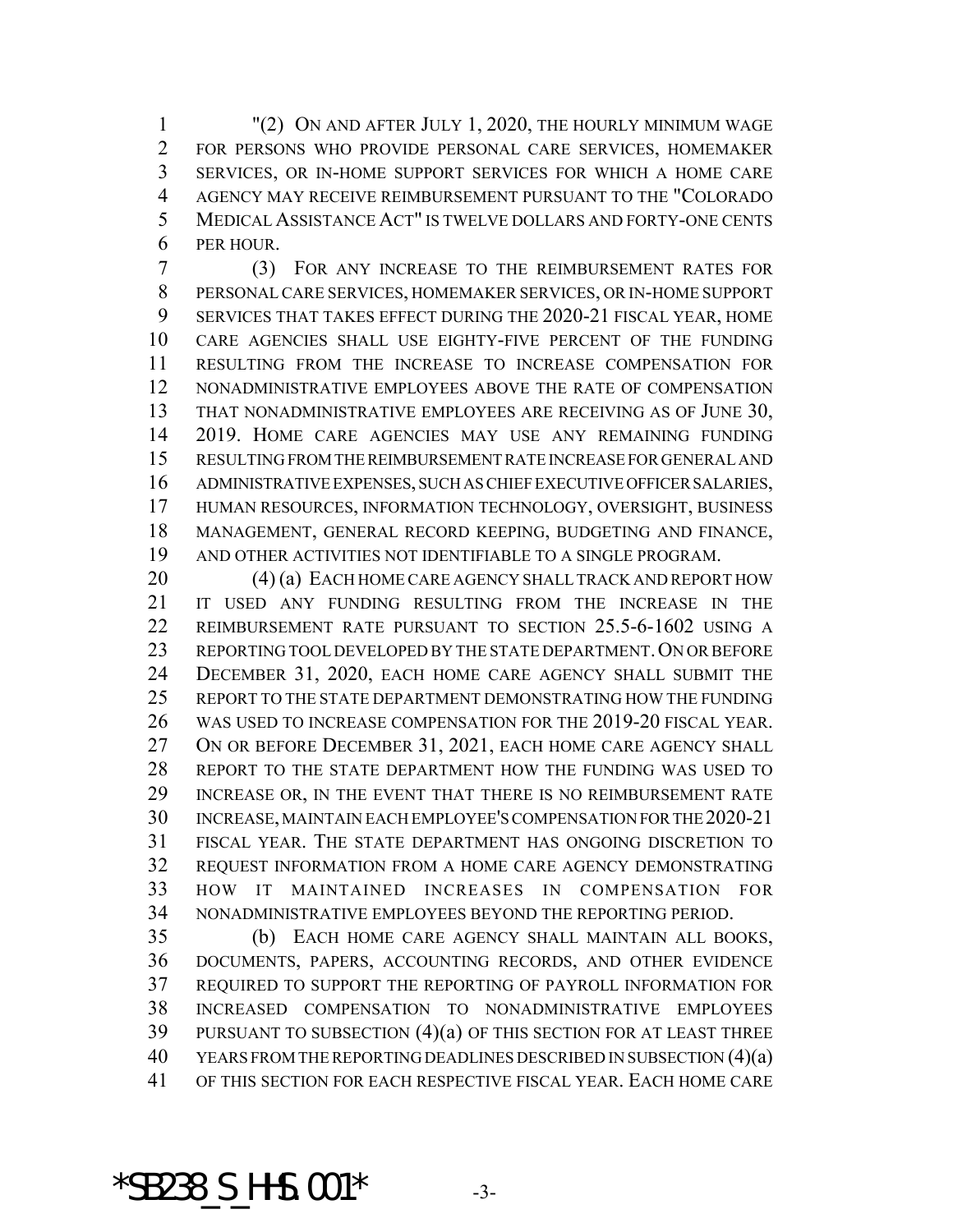AGENCY SHALL MAKE THE INFORMATION AND MATERIALS AVAILABLE FOR INSPECTION BY THE STATE DEPARTMENT OR ITS DESIGNEES AT ALL REASONABLE TIMES.

 (5) (a) THE STATE DEPARTMENT MAY RECOUP PART OR ALL OF THE FUNDING RESULTING FROM THE INCREASE IN THE REIMBURSEMENT RATE DESCRIBED IN SECTION 25.5-6-1602 IF THE STATE DEPARTMENT DETERMINES THAT A HOME CARE AGENCY:

 (I) DID NOT USE ONE HUNDRED PERCENT OF ANY FUNDING RESULTING FROM THE RATE INCREASE TO INCREASE COMPENSATION FOR NONADMINISTRATIVE EMPLOYEES, AS REQUIRED BY SECTION 25.5-6-1602 (2);

 (II) DID NOT USE EIGHTY-FIVE PERCENT OF THE FUNDING RESULTING FROM THE RATE INCREASE TO INCREASE COMPENSATION FOR NONADMINISTRATIVE EMPLOYEES, AS REQUIRED BY SUBSECTION (3) OF THIS SECTION; OR

16 (III) FAILED TO TRACK AND REPORT HOW IT USED ANY FUNDS RESULTING FROM THE INCREASE IN THE REIMBURSEMENT RATE AS REQUIRED BY SUBSECTION (4) OF THIS SECTION.

 (b) IF THE STATE DEPARTMENT MAKES A DETERMINATION 20 DESCRIBED IN SUBSECTION (5)(a) OF THIS SECTION, THE STATE DEPARTMENT SHALL NOTIFY THE HOME CARE AGENCY IN WRITING OF THE STATE DEPARTMENT'S INTENTION TO RECOUP FUNDS PURSUANT TO 23 SUBSECTION (5)(a) OF THIS SECTION. A HOME CARE AGENCY HAS FORTY-FIVE DAYS AFTER RECEIVING SUCH NOTICE TO:

 (I) CHALLENGE THE DETERMINATION OF THE STATE DEPARTMENT; 26 (II) PROVIDE ADDITIONAL INFORMATION TO THE STATE DEPARTMENT DEMONSTRATING COMPLIANCE; OR

28 (III) SUBMIT A PLAN OF CORRECTION TO THE STATE DEPARTMENT.

**(c)** THE STATE DEPARTMENT SHALL NOTIFY A HOME CARE AGENCY IN WRITING OF ITS FINAL DETERMINATION AFTER AFFORDING THE HOME CARE AGENCY THE OPPORTUNITY TO TAKE ONE OF THE ACTIONS SPECIFIED 32 IN SUBSECTION (5)(b) OF THIS SECTION.

 (d) THE STATE DEPARTMENT SHALL RECOUP FROM A HOME CARE AGENCY ONE HUNDRED PERCENT OF THE FUNDING RESULTING FROM THE INCREASE IN THE REIMBURSEMENT RATE PURSUANT TO SECTION 25.5-6-1602 THAT THE HOME CARE AGENCY RECEIVED BUT DID NOT USE FOR COMPENSATION FOR NONADMINISTRATIVE EMPLOYEES IF:

 (I) THE HOME CARE AGENCY FAILS TO RESPOND TO A NOTICE OF DETERMINATION OF THE STATE DEPARTMENT WITHIN THE TIME PROVIDED 40 IN SUBSECTION (5)(b) OF THIS SECTION;

(II) THE HOME CARE AGENCY IS UNABLE TO PROVIDE

 $*$ SB238 S HHS.001 $*$  -4-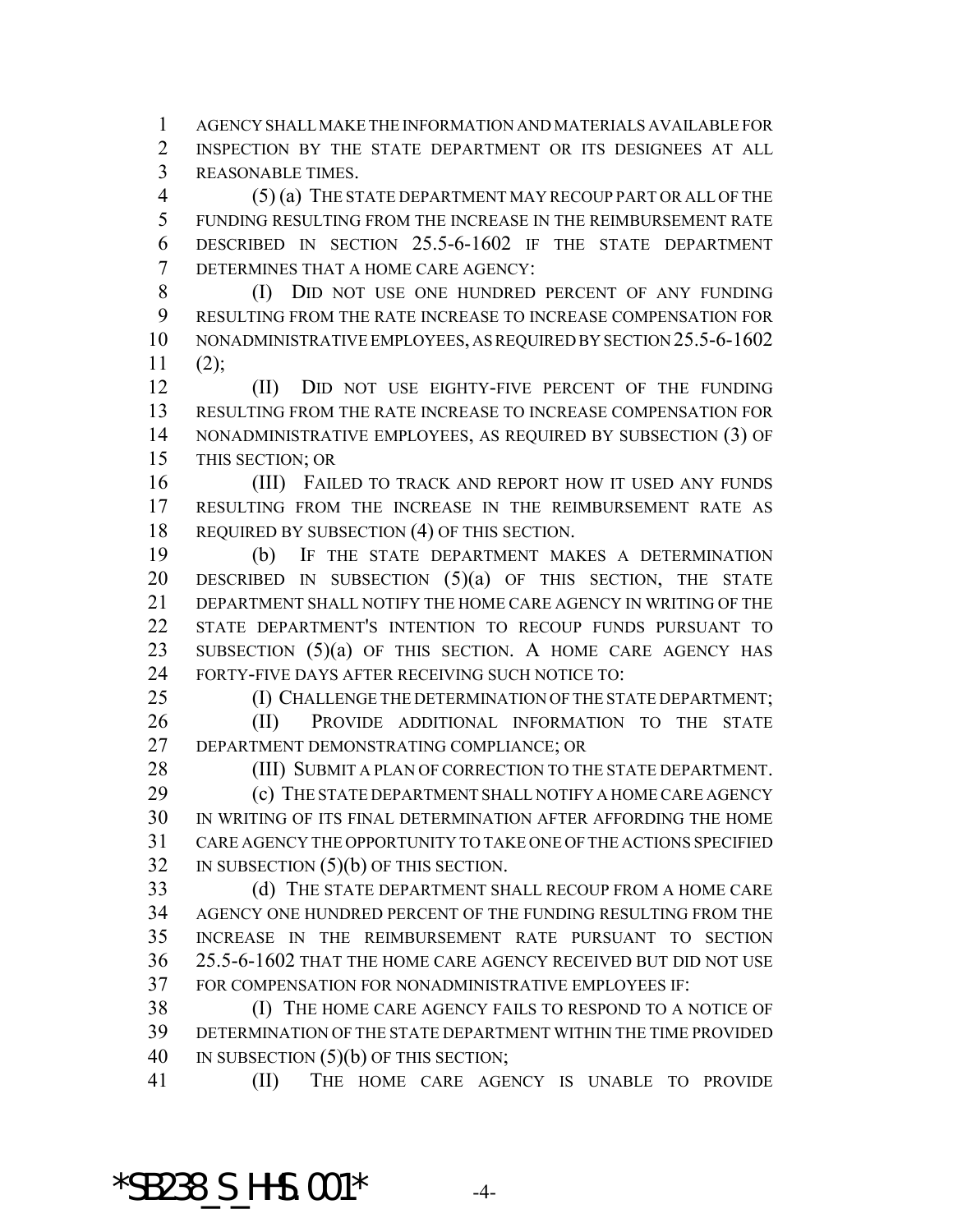DOCUMENTATION OF COMPLIANCE; OR

 (III) THE STATE DEPARTMENT DOES NOT ACCEPT THE PLAN OF CORRECTION SUBMITTED BY THE HOME CARE AGENCY PURSUANT TO 4 SUBSECTION (5)(b)(III) OF THIS SECTION.".

- Strike pages 6 and 7.
- Page 8, strike lines 1 through 6.
- Page 8, line 7, strike "**service**".
- Page 8, line 9, strike "JULY 1, 2020," and substitute "JANUARY 1, 2020,".
- Page 8, line 10, strike "ENVIRONMENT" and substitute "ENVIRONMENT, IN CONSULTATION WITH STAKEHOLDERS,".
- Page 8, line 11, after "FOR" insert "REVIEWING AND".
- Page 8, strike line 13 and substitute "SERVICES, AND IN-HOME SUPPORT SERVICES FOR WHICH A HOME CARE AGENCY MAY".
- Page 8, strike lines 17 through 27 and substitute "STAKEHOLDERS MUST INCLUDE, BUT ARE NOT LIMITED TO:
- 16 (a) ONE OR MORE CONSUMER ADVOCACY ORGANIZATIONS;
- (b) ONE OR MORE PERSONAL CARE WORKERS;
- **(c)** ONE OR MORE WORKER ORGANIZATIONS;
- 19 (d) ONE OR MORE HOME CARE AGENCIES;
- **(e) ONE OR MORE DISABILITY ADVOCACY ORGANIZATIONS;**
- 21 (f) ONE OR MORE SENIOR ADVOCACY ORGANIZATIONS; AND
- 22 (g) ONE OR MORE CHILDREN'S ADVOCACY ORGANIZATIONS.

23 (2) THE STAKEHOLDERS WITH WHOM THE DEPARTMENTS CONSULT PURSUANT TO SUBSECTION (1) OF THIS SECTION SHALL DISCUSS AND ADVISE THE DEPARTMENTS CONCERNING THE MANNER IN WHICH NONADMINISTRATIVE EMPLOYEES WILL BE NOTIFIED OF THE COMPENSATION INCREASES AND MINIMUM WAGE DESCRIBED IN SECTIONS 25.5-6-1602 AND 25.5-6-1603.".

Strike page 9.

Page 10, strike line 1.

## $*$ SB238 S HHS.001 $*$  -5-